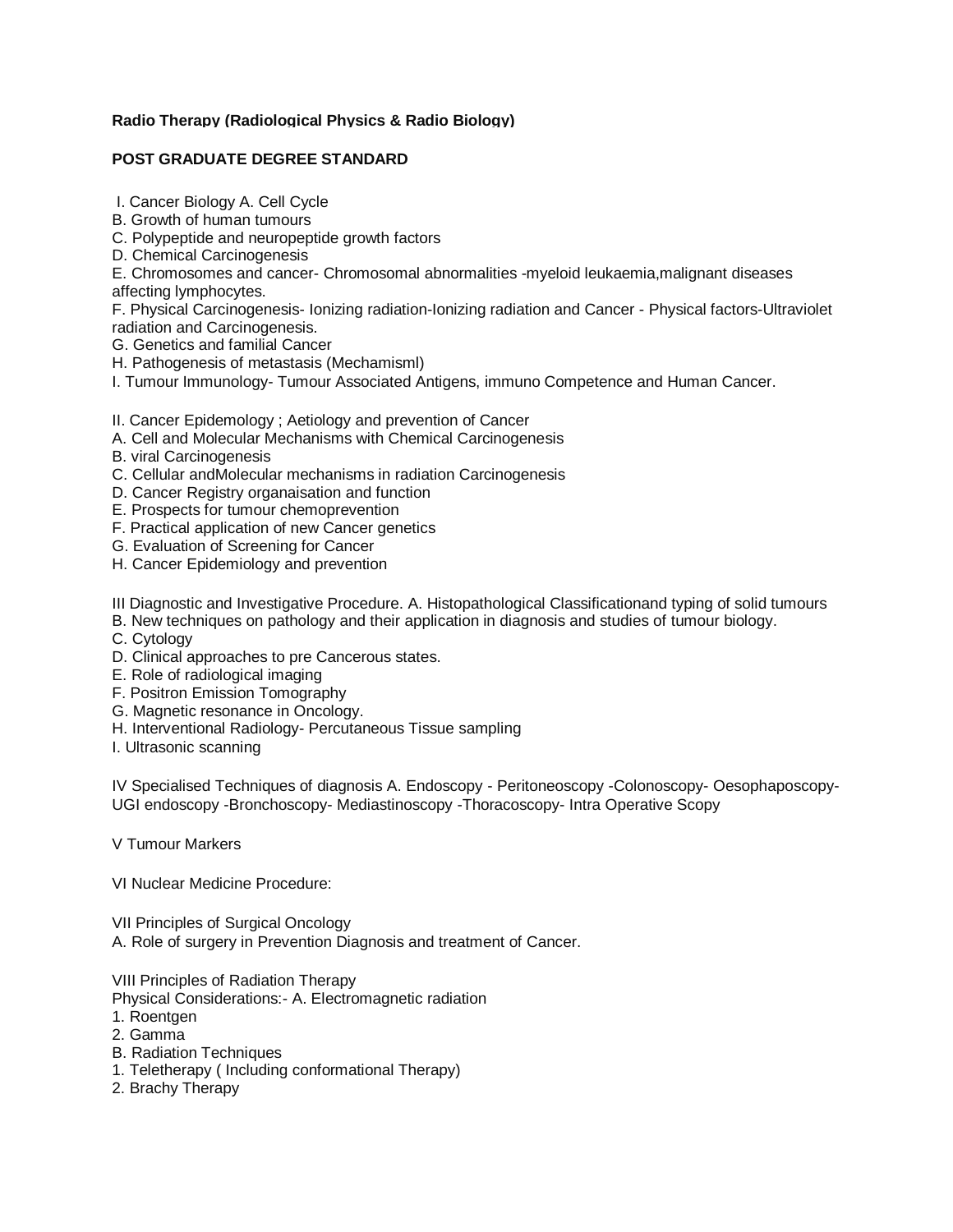a. interstitial

b. intracavitary

IX Beam Modifying devices

X Biologic Considerations. Interaction of radiation with Biologic Materials Cell Survival considerations. Survival Curves, Repair of Radiation damage, Oxygen Enhancement ratio (OER) Variation of radiation response during the division cycle Linear energy transfer Relative biologic Effectiveness Adverse effects of radiation Acute and late Normal Tissue Effects. **Fractionation** Definition of Radio sensitivity, Radio responsiveness Radiocurability Total Body radiation Hemi Body irradiation Intra operative radiotherapy Particle radio therapy Targeted radio therapy

### MEDICAL PHYSICS RELATED TO RADIATION ONCOLOGY 1.

Basic concepts

Units - Fundamental units - derived units - Electrical units - Atoms - Nucleus - Atomic Number - Mass numbers - Isotopes - Nuclear Structure - Binding Energy levels - Electromagnetic radiation - Radiation energy from an atom.

2.

Nuclear Physics

Radioactivity - Units of activity - decay - Half life - Transfermation Constant-Disintegration - Electron Capture - Internal Conversion - Fission - fusion-NuclearReactors-ActivationofIsotopes.

3.

Interaction of radiation with matter

Absorption of Energy linear Attenuation co-efficient-Half value layer - Mass, electronic and atomic attenuation co-efficient-energy transfer and absorption - Photoelectric absorption Compton Scattering-Pairproduction-Total attenuationco-efficient-relative importance of different types interaction - Photon interaction

(ii) particle interaction- Electron interaction -Ionisational losses- Bremsstrahlung losses - Range of electrons - LET particles in Radiotherapy.

4.

Production of Xrays

5.

High Energy machines-Isotope Machines - 60Cobalt unit sources Housing- Beam Commission-Penumbra- 137 Caesium- Betatron- Linear Accelarator- Microtron.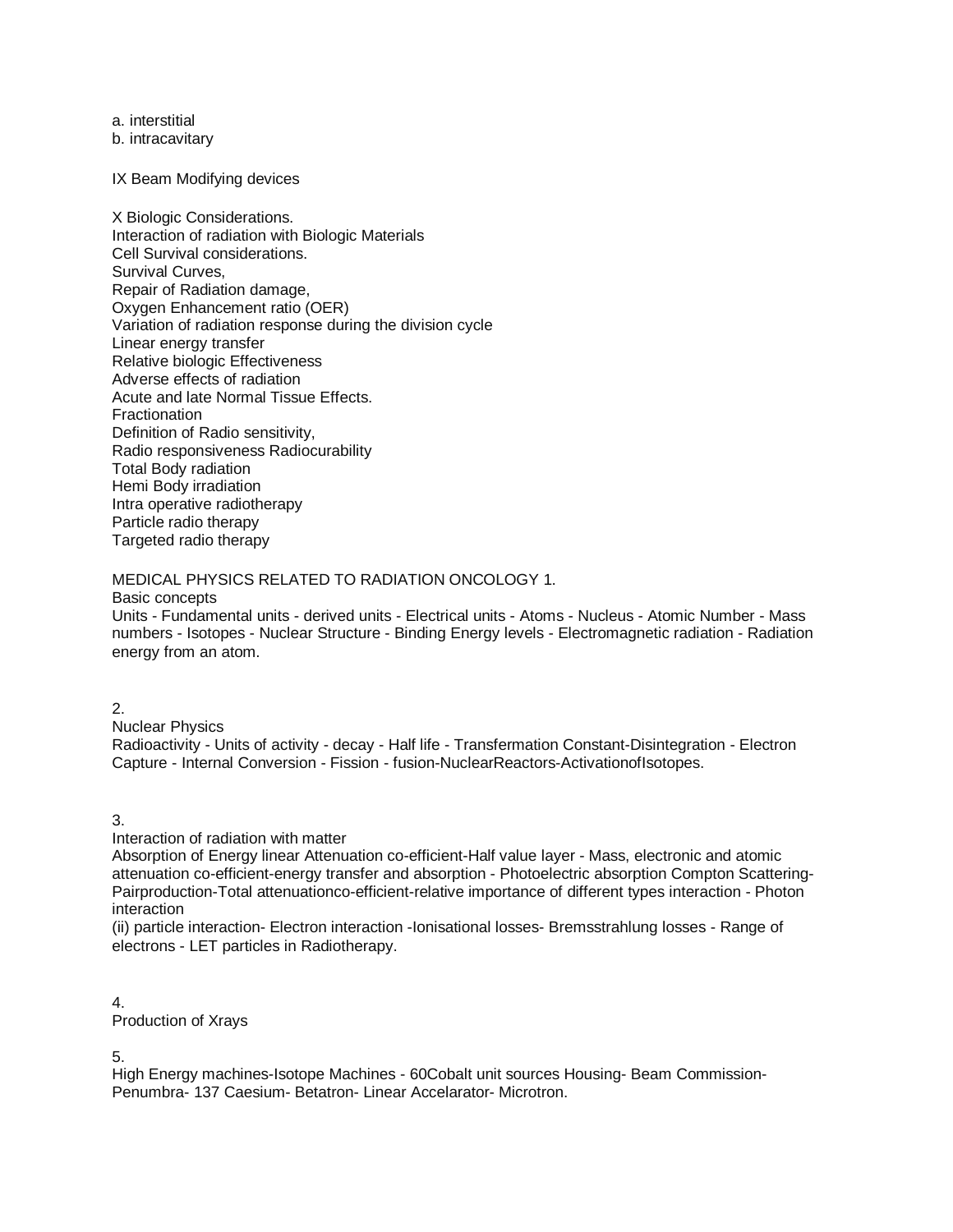#### 6. Radiation Dosimetry

### 7.

Beam therapy - Phantoms - % Depth dose- Tissue air- ratio- Back-Scatter factor-Tissue Phantom ratioisodose Curves- Comparision of Isodose curves of 60 Cobalt with high energy beam- Wedge filtersintegraldose - choice of radiation beam.

### 8.

Treatment Planning - patient dose calculation -Treatment time calculation - SSA and SAD techniques - Body Contours - Contours-Corrections for tissue in homogenities - Corrections for Surface Obliqueties-Tissue Compensators.

Dose distribution -Opposing pairs of Beams-Three field Techniques -Rotation therapy-Wedge pairs Open and Wedge field Combination.

Preparation of Mould- Shielding blocks-Styrofoam cutting machines-simulator and its applications - role of CT and ultrasound in planning.

## 9.

Brachy therapy Sources- Radium 226, Caesium 137, Cobalt 60. Iridium 192, gold 198, Iodine 125, - Physical Characteristics, Production Storage and Transport facility.

Implant technique- types of implant- paterson parker system- Paterson parker tables-Determination of implant area - radio graphic examination of implant - Orthogonal imaging method- Stereo shift method-After loading techniques iridium 192, implant- permanent implant Examples of dose calculation.

Intracavitary paris technique-stockholm techniques, Manchester technique-Dose specification - Point A and Point B- Loading arrangement -Applications- Manual after loading system - computer dosemetry, Examples of dose calculation - Recent developments in Brachy therapy.

## 10.

Radiation Protection Biologic Effect of radiation - Somatic and genetic effects, intermediate and late effects - evaluation of radiation hazards - personnel monitoring - films badge pocket dosi meter - TLD - Area monitoring survey meter - survey procedure - Quality assurance in radiotherapy . Maxiamum permissible dose - Radiation Protection rules in India - ICRP reconmmendation - Dose equalent limits - Quality factor.

Planning of radiotherapy department - workload - Occupancy and use factor - Protection from primaruy radiation and leakage radiation and scattered ratiation - Design consideration for accelarator facility. Guideline for safe work and recent development in radiation protection.

## TOTAL BODY IRRADIATION - ACUTE EFFECTS

Prodromal radiation synxdrome Central nervous system cardiovascular syndrome - Gastro - intestinal syndraome, hematopoietic syndrome - Mean Lethal dose - Treatment of radition accidents.

LATE EFFECTS - Non specific life shortening

#### CARCINOGENESIS

Latent period - Dose Response curve in animals - leukaemia - Breast cancer - Thyroid cancer - Bone cancer - skin cancer - lung cancer - other tumours - malignancies in prenatally exposed children. Mechanisms of radiation carcinogenesis.

RADIATION EFFECTS IN THE DEVELOPING EMBRYO AND FETUS. 1. Intrauterine death - congenital abnormalities including neonatal death - growth retardation -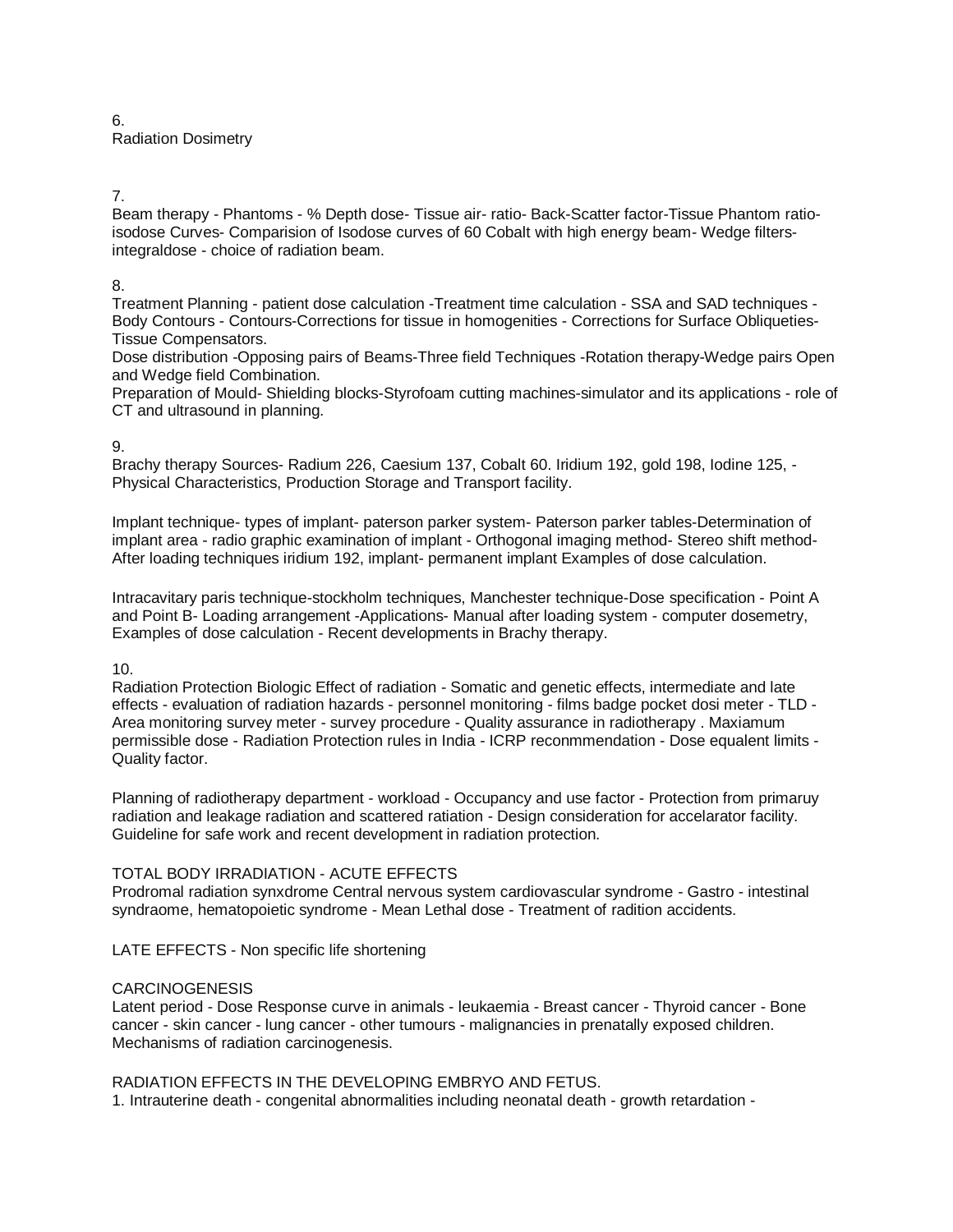Dependence of the above facts on gestation stage, dose, dose-rate. - Carcinogenesis followings in utero exposure. - Pregnant women exposed to therapeutic doses - Occupational exposure of potentially pregnant women. - Elective booking of 10 day rule. - Practical threshold for theraeutic abortion. Effects of radiation on the skin , on Bones & Cartilage , On Kidneys.

Principles of Chemotherapy

- 1. General aspects of Chemotherapy
- 2. New Drug developments
- 3. Antimetabolites
- 4. Alkylating agents
- 5. Anti tumour antibiotics
- 6. Plant alkaloids
- 7. Cis Platin and analogues
- 8. New and Miscellaneous anti Cancer drugsNew and Miscellaneous anti Cancer drugs
- 9. Drug resistance
- 10. High dose Chemotherapy and Autologous, bone marrow rescue
- 11. Clinical Uses of Haematopoitic growth factors
- 12. Basis of Harmonal therapy of Cancer
- 13. Combined Chemotherapy and radiotherapy

Hyperthermia

Photodyanamic therapy

Lasers In Oncology

Paper II

I Cancer of the Head and Neck

Epidemiology, Anatomy Pathology, Natural history, Methods and diagnosis treatment, principle of Treatment , General principles of Surgery radiation therapy, Chemotherapy and Combined Modalities Oral Cavity, Oropharynx, larynx, Hypopharynx, Nasopharynx, Nasal Cavity, Nasal vestibule, Paranasal sinuses, Major and minor salivary Glands. Tumours of external auditory meatus and middle ear.

Uncommon Tumours of Head and Neck.

Management of Cervical nodes

Skin Cancers other than Melanoma

Cutaneous melanoma

Eye and Orbit

Chemotherapy with radiotherapy and or sugery

II Carcinoma lung Pathology, Natural History, Screening studies for early diagnosis staging Surgery or Radiotherapy, Curative intention. Radiotherapy Treatment - Non small cell lung Cancer. Small Cell Carcinoma lung. Mesothelioma Thymic Tumours with Myasthenia Gravis/ Bone Marrow Dyscrasias Other ThymicTumours Neurogenic tumour, Mesenchymal Tumours Sugery- Pulmonary Metastases Uncommon intathoracic tumours.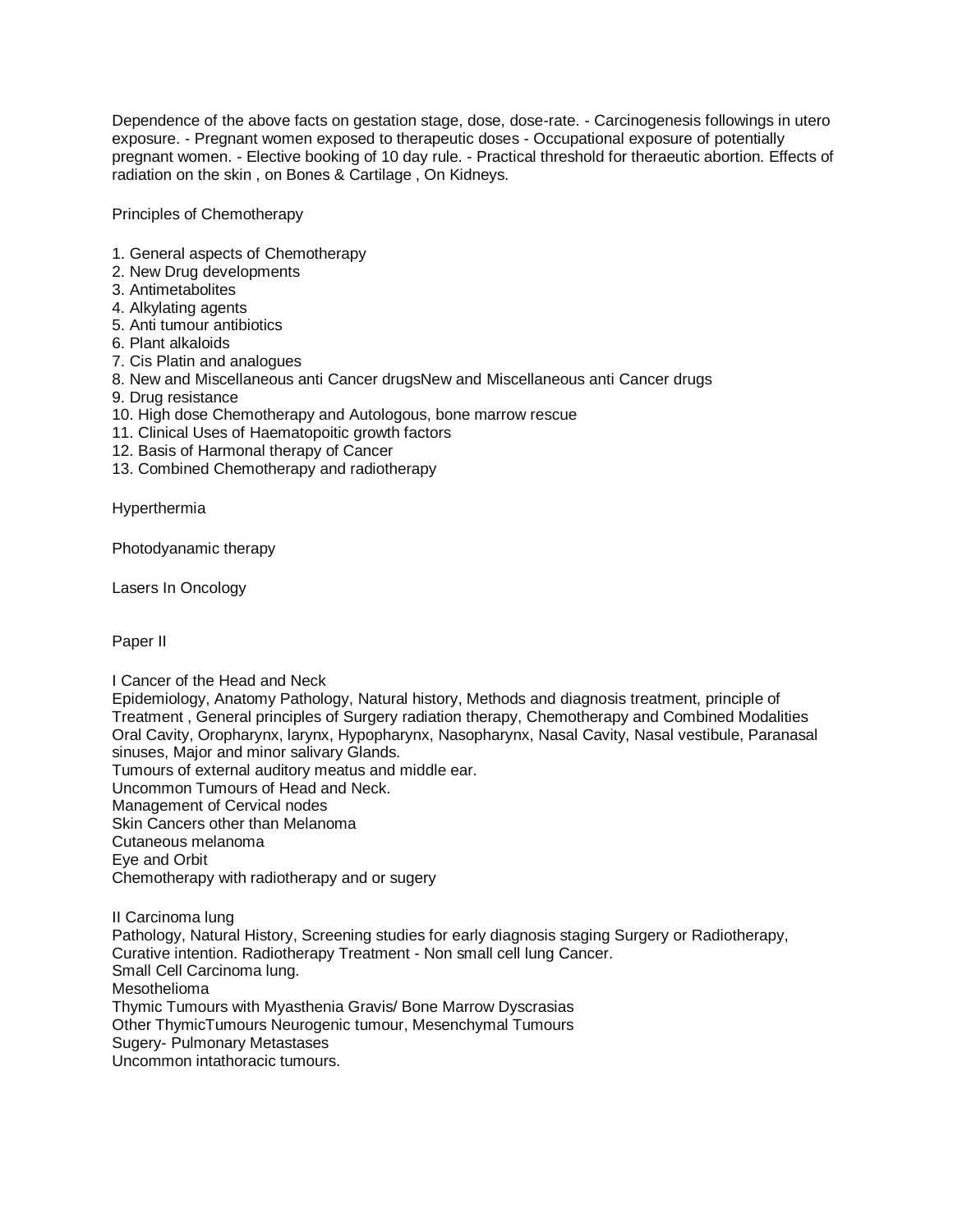III Cancer of Oesophagus Epidemiology Oetiology, Pathalogy, Pathalogic variants Anatomic considerations of Clinical significant Squamous Cell Carcinoma of Oesophagus Adeno Carcinoma of Oesophagus. Cancer Stomach Pathalogy , anatomic Relationships of Stomach Natural History Clinica presentation staging, Prognosis, Diagnosis and Treatment Cancer of Pancreas Cancer Hepatobiliary system Cancer of the small Intestines Colo-rectal Cancer Treatment of rectal Cancers- Special problems in Management Diagnosis of recurrent Colorectal Cancers Cancer of Anal region Epidemiology- Anatomy, Pathology, Natural History, Diagnosis - Assessment of prognosis-Staging-Treatment Cancer of Kidney and Ureters Renal AdenoCarcinoma - Chemotherapy of Hyper Nephroma,- Carcinoma of Renal Pelvis- Carcinoma of Ureters Cancer of the Bladder Epidemiology, Pathology - Clinical Presentation, Staging- Treatment.

IV Cancer of the Prostate.

Epidemiology, Anatomy, History, and rpoutes of spread- Pathology- Clinical Features- Stagingprognostic factors - radiotherapy - survival- Sequelae of Radio therapy and Surgery - Hormonal Therapy - **Chemotherapy** 

V Carcinoma Urethra and Penis Carcinoma Penis - Carcinoma of Female and Male Urethra

VI Cancer of Testes

Anatomy - Etiology, Histology, Physical diagnosis, lab investigation, Staging (Radio graphic Investigation ) - Surgery - Seminoma - Non Seminomatous tumours - Radio therapy following Surgery - Adjuvant Chemotherapy - CNS Metastases - chemotherapy of disseminated diseases

VII Carcinoma Cervix Epidemiology, Staging, pathology, diagnosis staging- Treatment of Carcinoma Cervix (Surgery, Radiotherapy, Chemotherapy)

- Carcinoma Cervix and Pregnancy
- Carcinoma of Cervical Stump
- Carcinoma of endometrium
- Carcinoma of Vagina, Vulva
- Trophoblastic Tumours

VIII Cancer of the Ovary Epidemiology pathogenesis - pathology, Diagnosis, Staging - Stromal and Germ Cell tumoursmanagement of mInimal residual disease after surgery - management of Stromal and Germinal ovarian **Tumours** 

Cancer of Endocrine Glands

Thyroid Glands, Adrenal Glands, Endocrine pancreas, Carcinoid, tumours, Multiple endocrine Neoplasia syndromes.

IX Soft Tissue Sarcoma

Incidence Epidemiology, sites, pathologic classification, Benign and Malignant Tumours, Diagnosis, Staging, Unique features of individual Histologic types of Soft tissue Sarcoma- Treatment.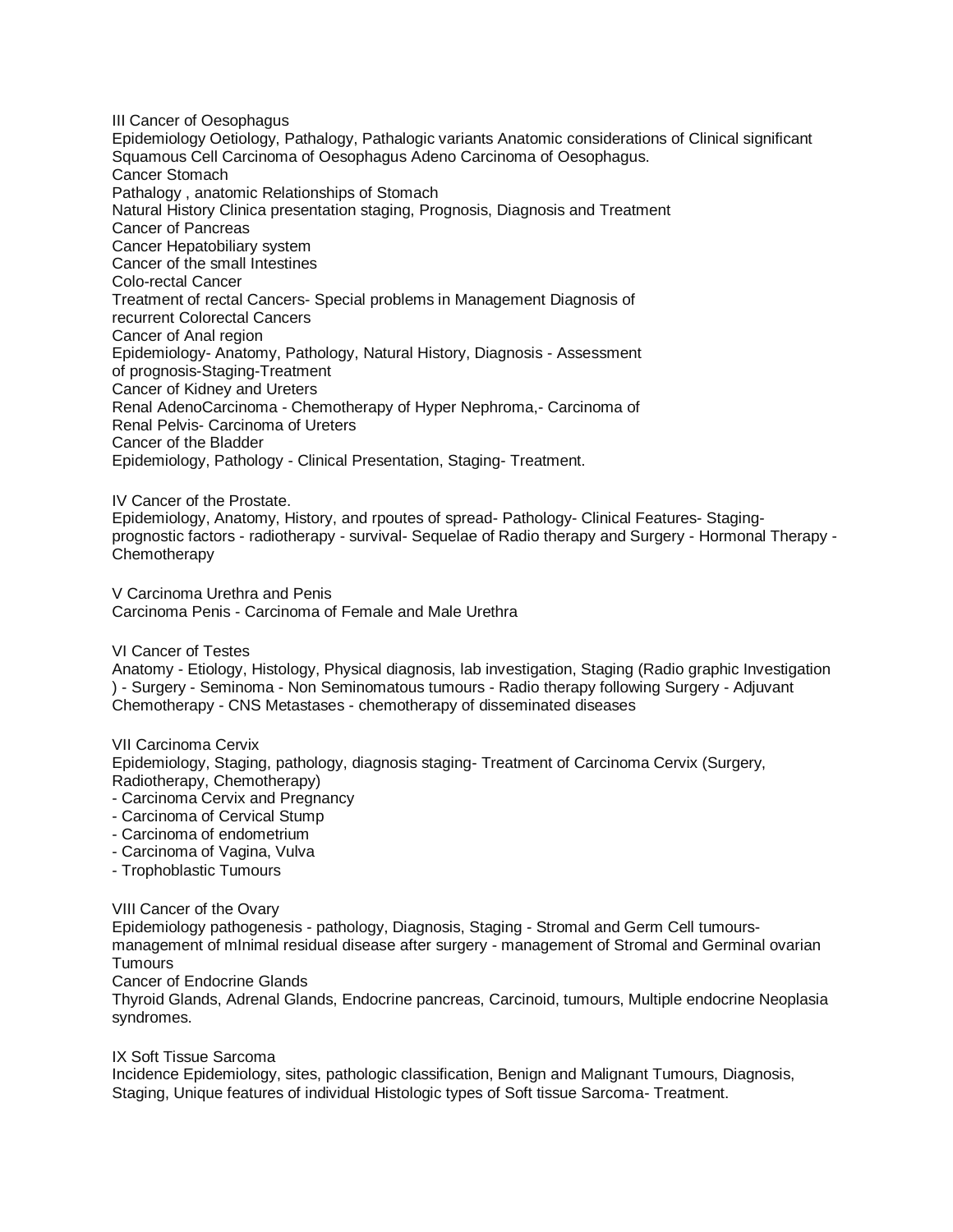#### X Sarcomas of Bone

Classification and types of Bone Tumours, Radiographic Evaluation and diagnosis- staging- pre operative, evaluation and Biopsy considerations - Surgical Management of Skeletal tumours - Benign and Malignant Bone Tumours- Variants of Classic Osteo Sarcoma - Chondro sarcoma- Giant Cell Tumour of Bone- Malignant fibrous, Histio Cytoma- Fibrosarcoma of Bone- Chordoma- Small round Cell Sarcomas of Bone- principles of Radio therapy

XI Central Nervous System Epidemiology, - Anatomy - Pathology- Treatment

#### XII Solid Tumours of Childhood

Etiology- Anatomy- Pathology, Staging and Treatment of Tumours of infants and Children (Wilm's Tumour, Neuroblastoma, Retinoblastoma, primary Hepatic Tumours, Germ Cell Tumours, Histiocytosis X syndromes

XIII Tumours of Children and Adults Rhabdomyo Sarcoma Ewing's Sarcoma, Gynaecologic Tumours Carcinomas.

XIV Leukaemias & Lymphomas of childhood Epidemiology - etiology - All, AML, CML, NHL, Burkitt's lymphomas, Hodgkin's diseases.

#### XV HODGKIN'S & NHL

Etiology, epidemiology, Microscopic anatomy of normal lymphoid tissues - cellular orign - Disease diagnosis, and staging of lymphomas - chemotherapy of NHL - Single agent Chemothraphy for NHL place of rt in NHL - Combination chemotheraphy for NHL. ALL

Etiology, morphology, pathology, Diagnosis, and treatment. CLL

Etology, Pathology, Diagnosis and treatment.

#### XVI PLASMA CELL NEOPLASM

History , Incidence, pathogenesis, Anatomic consideration, pathology dignasis, Investigication and staging screening , different diagnosis, treatment, Special probelm, Survival and causco of death, special syndromes - Future consideration.

#### XVII PARANEOPLASTIC SYNDROMES

Etiology, pathogenesis, endocrinologic manifestations of malignancy, neurologic mainfestations, haematologic manifestations, anaemia associated with cancer, thrombocytosis associated with cancer, unexplained thrombocytopenia in cancer, hypercaogulable state with cancer , renal manifestation in cancer paraneoplastic lesions involving the skin, gastro - intestinal paraneoplastic syndromes, miscellaneas Paraneoplastic syndromes.

#### XVIII CANCER OF THE UNKOWN PRIMARY SITE

Definition- Diagnostic - evaluation - Historical approach - basic screening studies - specific studies treatment.

#### XIX ONCOLOGIC EMERGENCIES 1. Superior venacava syndrome

2. Central Nervous system emergensies spinal cord compression, investigation, treatment, prognosis 3. Metabolic emergensies Hypercalcaemia, Hyperuraecemia, tumour lysis syndrome, lactic acidosis,

adrenal failure

4. surgical emergencies General aspect - inflmmatory lesion - obstructive disease - haemorrhage - post operative